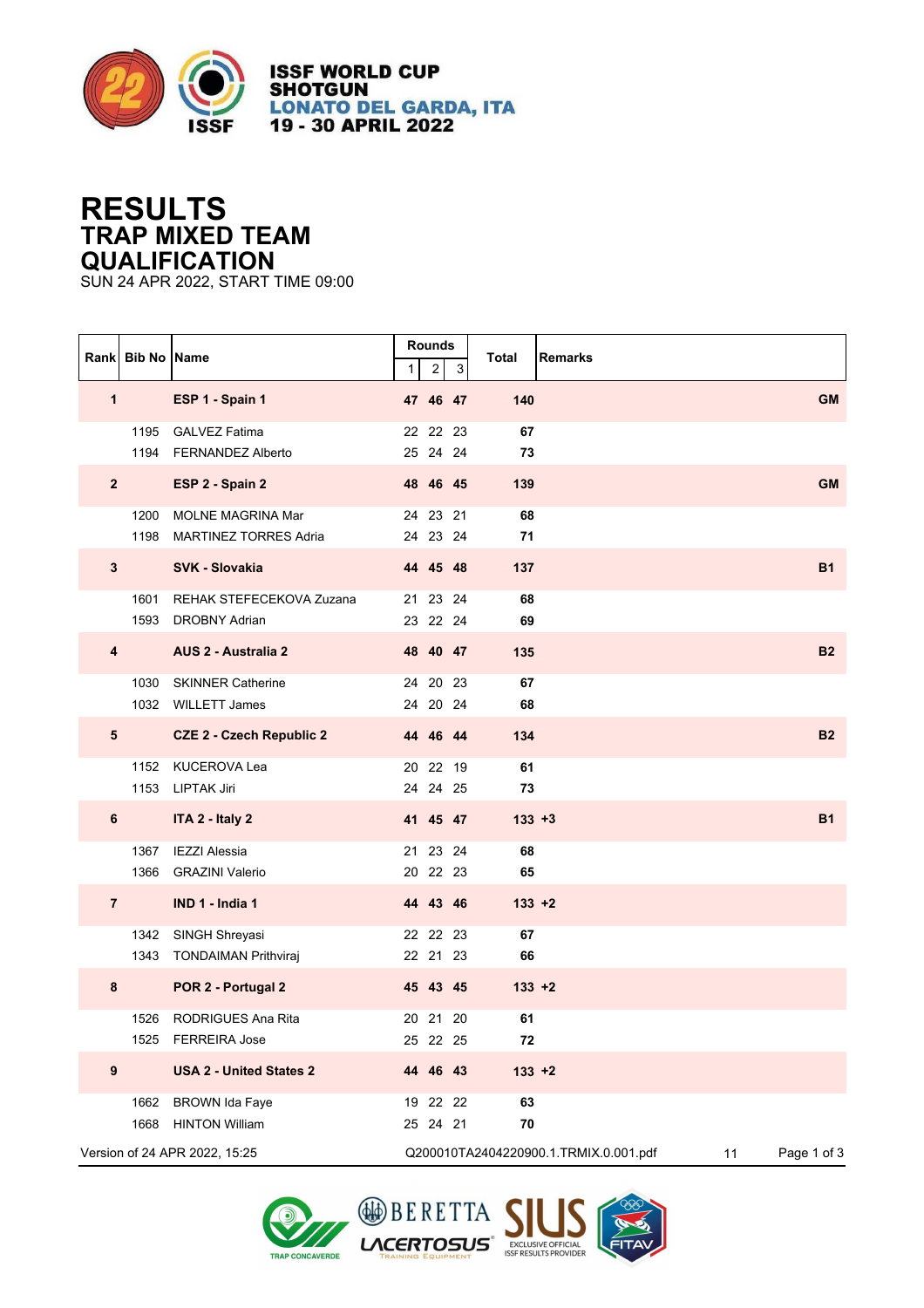|                 | <b>Rankl Bib No IName</b> |                                                       | $\mathbf{1}$ | <b>Rounds</b><br>$\overline{c}$ | 3 | Total    | <b>Remarks</b> |
|-----------------|---------------------------|-------------------------------------------------------|--------------|---------------------------------|---|----------|----------------|
| 10              |                           | AUS 1 - Australia 1                                   |              | 45 43 45                        |   |          | $133 + 0 + 1$  |
|                 |                           | 1031 SMITH Penny<br>1028 ILES Mitchell                |              | 22 22 21<br>23 21 24            |   | 65<br>68 |                |
| 11              |                           | KAZ 1 - Kazakhstan 1                                  |              | 45 44 43                        |   | 132      |                |
|                 |                           | 1394 DMITRIYENKO Mariya<br>1396 KHASSYANOV Victor     |              | 22 23 21<br>23 21 22            |   | 66<br>66 |                |
| 12 <sup>2</sup> |                           | <b>POL - Poland</b>                                   |              | 45 44 43                        |   | 132      |                |
|                 |                           | 1512 BERNAL Sandra<br>1515 PASIERBSKI Tomasz          |              | 21 21 20<br>24 23 23            |   | 62<br>70 |                |
| 13              |                           | <b>USA 1 - United States 1</b>                        |              | 44 46 42                        |   | 132      |                |
|                 |                           | 1673 SKINNER Aeriel Alease<br>1672 MEIN Derrick Scott |              | 20 21 20<br>24 25 22            |   | 61<br>71 |                |
| 14              |                           | GER 1 - Germany 1                                     |              | 48 40 43                        |   | 131      |                |
|                 |                           | 1293 MURCHE Kathrin<br>1291 LOEW Andreas              |              | 23 18 21<br>25 22 22            |   | 62<br>69 |                |
| 15              |                           | AZE 1 - Azerbaijan 1                                  |              | 39 44 47                        |   | 130      |                |
|                 |                           | 1058 JAMALOVA Aydan<br>1055 HUSEYINLI Ali             |              | 19 21 25<br>20 23 22            |   | 65<br>65 |                |
| 16              |                           | <b>CZE 1 - Czech Republic 1</b>                       |              | 43 42 45                        |   | 130      |                |
|                 |                           | 1149 HRDLICKOVA Zina<br>1151 KOSTELECKY David         |              | 19 19 21<br>24 23 24            |   | 59<br>71 |                |
| 17              |                           | <b>MAR - Morocco</b>                                  |              | 40 44 45                        |   | 129      |                |
|                 |                           | 1452 MARIRHI Yasmine                                  |              | 18 21 21                        |   | 60       |                |
|                 | 1448                      | <b>BOUAIN Abdelmounaim</b>                            |              | 22 23 24                        |   | 69       |                |
| 18              |                           | <b>SMR - San Marino</b>                               |              | 43 42 44                        |   | 129      |                |
|                 | 1563<br>1561              | <b>PERILLI Alessandra</b><br><b>BERTI Gian Marco</b>  |              | 22 22 22<br>21  20  22          |   | 66<br>63 |                |
| 19              |                           | POR 1 - Portugal 1                                    |              | 39 46 43                        |   | 128      |                |
|                 | 1523<br>1521              | COELHO DE BARROS Maria Ines<br>AZEVEDO Joao           |              | 17 21 20<br>22 25 23            |   | 58<br>70 |                |
| 20              |                           | <b>NOR - Norway</b>                                   |              | 39 44 44                        |   | 127      |                |
|                 | 1486<br>1484              | <b>WOLFF Rachelle</b><br><b>UNNELAND Espen</b>        |              | 17 21 22<br>22 23 22            |   | 60<br>67 |                |
| 21              |                           | AZE 2 - Azerbaijan 2                                  |              | 44 40 41                        |   | 125      |                |
|                 | 1052<br>1063              | BABAYEVA Aydan<br><b>RUSTAMZADE Ramil</b>             |              | 20 18 16<br>24 22 25            |   | 54<br>71 |                |

Version of 24 APR 2022, 15:25 Q200010TA2404220900.1.TRMIX.0.001.pdf 11 Page 2 of 3